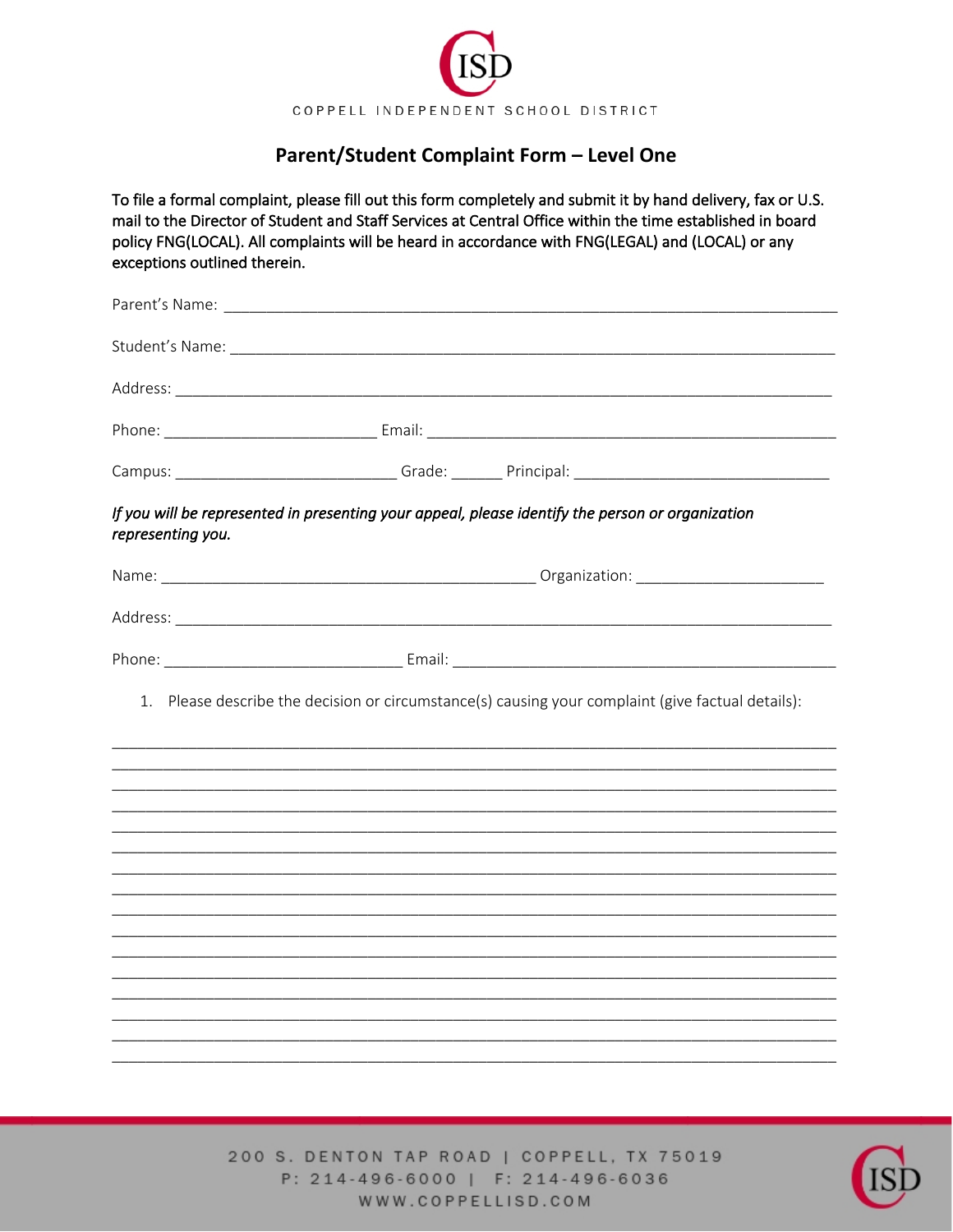

2. What was the date of the decision or circumstances causing your complaint?

3. Please explain how you (or your child) have been harmed by this decision or circumstance.

4. Please describe any efforts you have made to resolve your complaint informally at the campus level and the responses to your efforts.

5. With whom did you communicate with at the campus?

6. On what date(s)?